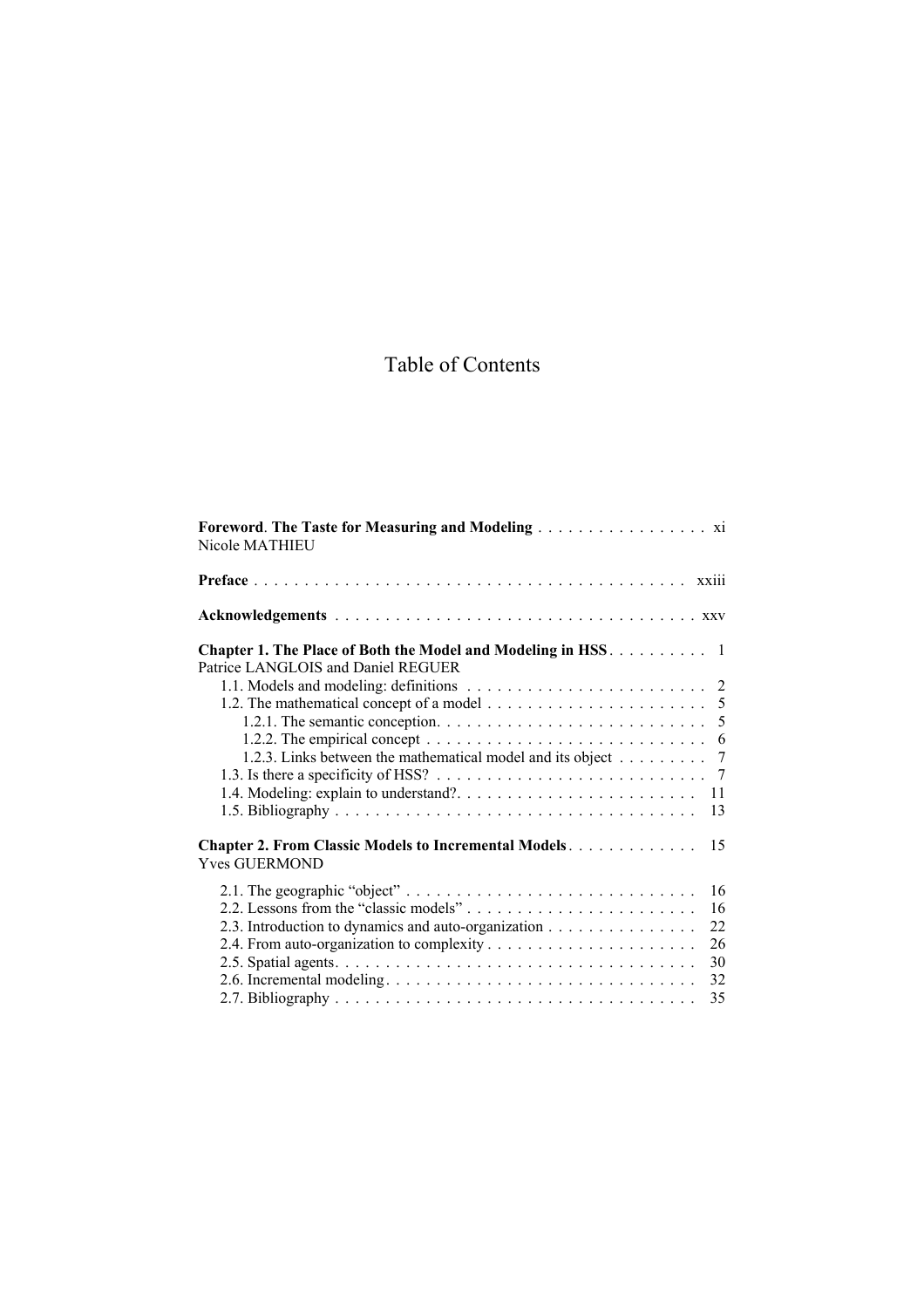vi The Modeling Process in Geography

| Chapter 3. The Formalization of Knowledge in a Reality Simplifying                                                                             | 39       |
|------------------------------------------------------------------------------------------------------------------------------------------------|----------|
| Françoise LUCCHINI                                                                                                                             |          |
| 3.1. Formalizing a complex cultural system using a series of perspectives<br>3.1.1. An initial perspective on culture and the city: the French | 40       |
| example<br>3.1.2. A simplification of the cultural system in place in France that                                                              | 40       |
|                                                                                                                                                | 44<br>44 |
| 3.1.4. Culture in a centralized state: a French diagnostic turned<br>towards the elaboration of a transposable investigation protocol          | 45       |
| 3.1.5. The necessary re-formulation of knowledge to overcome the<br>successive and qualitative steps of advancement                            | 50       |
| 3.2. Differentiation of the system of cities by culture: contribution of the<br>spatial analysis for testing the "global cultural model"       | 51       |
| 3.2.1. A methodological investigation to define the cultural potential                                                                         |          |
| of British and French cities and their competitive capacity                                                                                    | 51       |
| 3.2.2. A comparative intra-urban study of two cities: similar disparities<br>at the heart of the urban areas of Rouen and Brighton             | 60       |
|                                                                                                                                                | 63       |
|                                                                                                                                                | 64       |
| 3.3.2. A way to better define the global operation of the cultural system.                                                                     | 68<br>69 |
|                                                                                                                                                | 69       |
| Chapter 4. Modeling and Territorial Forecasting: Issues at Stake in the                                                                        |          |
| <b>Gilles LAJOIE</b>                                                                                                                           | 71       |
|                                                                                                                                                | 71       |
| 4.2. A few major theoretical breakthroughs for modeling spatial                                                                                |          |
| 4.3. Modeling and territorial forecasting of the socio-spatial system of                                                                       | 72       |
|                                                                                                                                                | 78       |
| 4.3.1. Spatial complexity and social urgency in Réunion or future                                                                              |          |
| 4.3.2. The trend scenarios or the probable future                                                                                              | 78<br>83 |
| 4.3.3. Catastrophic scenarios/unacceptable futures                                                                                             | 85       |
|                                                                                                                                                | 87       |
| 4.4. Modeling of Réunion's socio-spatial system                                                                                                | 90<br>90 |
| 4.4.1. Graphic modeling of Réunion's complexity<br>4.5. Towards a modeling of the dynamics of Réunion's system                                 | 93       |
|                                                                                                                                                | 97       |
|                                                                                                                                                | 98       |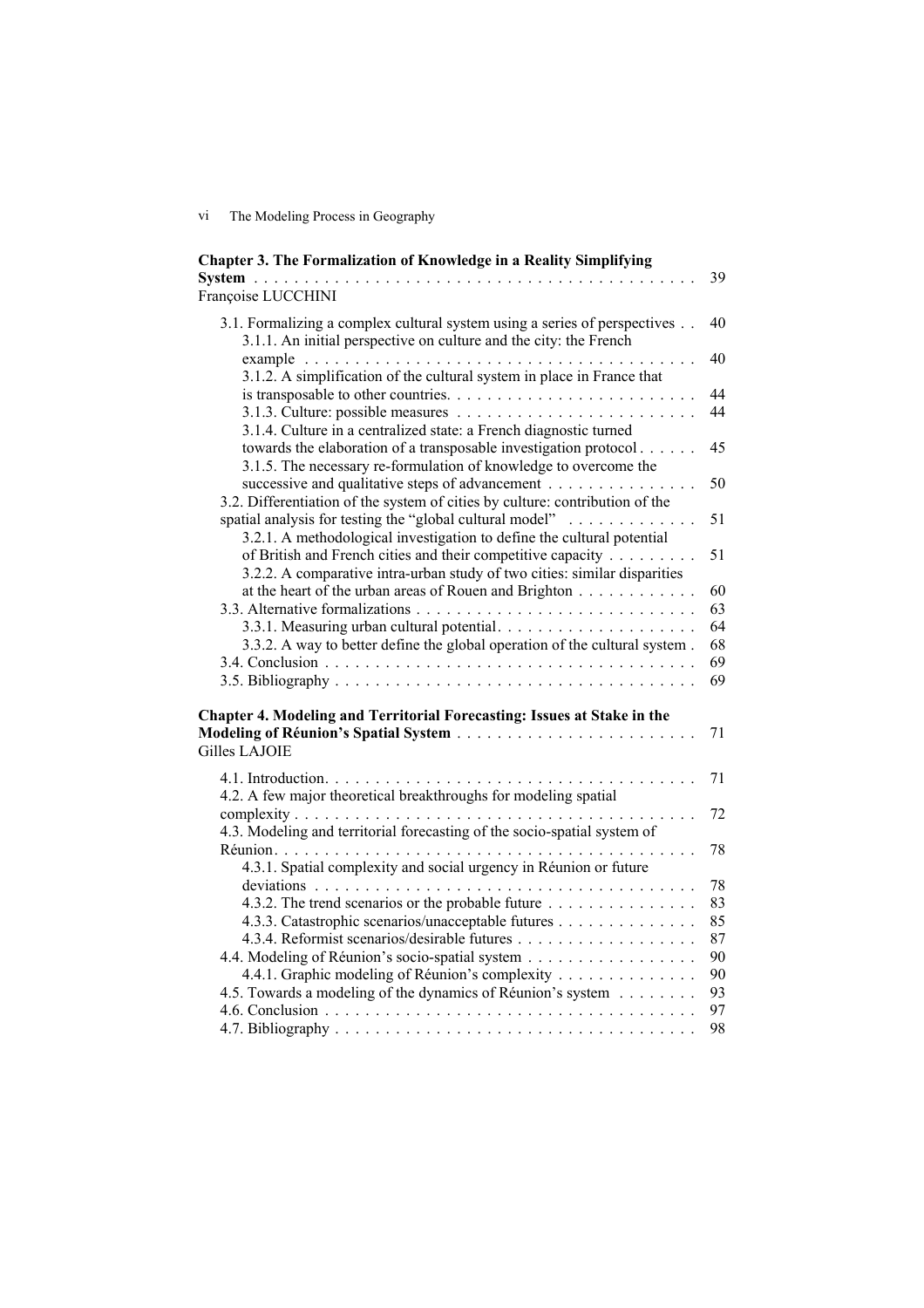| <b>Chapter 5. One Model May Conceal Another: Models of Health</b><br><b>Alain VAGUET</b>                                                                                                                                                                                                                                                                |  |
|---------------------------------------------------------------------------------------------------------------------------------------------------------------------------------------------------------------------------------------------------------------------------------------------------------------------------------------------------------|--|
| 5.1. Modeling in order to surpass descriptions? 102<br>5.2.2. The models put to comprehension and action testing 109                                                                                                                                                                                                                                    |  |
| Jean-François MARY and Jean-Manuel TOUSSAINT                                                                                                                                                                                                                                                                                                            |  |
| 6.1. Buffer and barycenter to determine the location of cardiac<br>6.3. Accessibility: the direct added-value of the GIS 121<br>6.4. A regional database of road accessibility devoted to emergency 123<br>6.5. The reallocation projects and their consequences 126<br>6.6. Relocation of a medical clinic: simulation of a new accessibility 131      |  |
| <b>Chapter 7. Modeling Spatial Logics of Individual Behaviors: From</b><br>Methodological Environmentalism to the Individual Resident Strategist 137<br>Michel BUSSI                                                                                                                                                                                    |  |
| 7.1. Reconsidering spatial determinism: modeling versus local<br>7.2.2. What place does geography have in the systemic approach to<br>7.2.3. The collective dimension of individual facts: the intra-urban<br>7.3.2. Space/individualism: two interpretations 151<br>7.4. From neighborhood effect to the theory of the citizen-resident-strategist 152 |  |
| <b>Chapter 8. Temporalities and Modeling of Regional Dynamics:</b><br><b>Bernard ELISSALDE</b>                                                                                                                                                                                                                                                          |  |
| 8.1. Integrating time and temporalities into spatial models 162                                                                                                                                                                                                                                                                                         |  |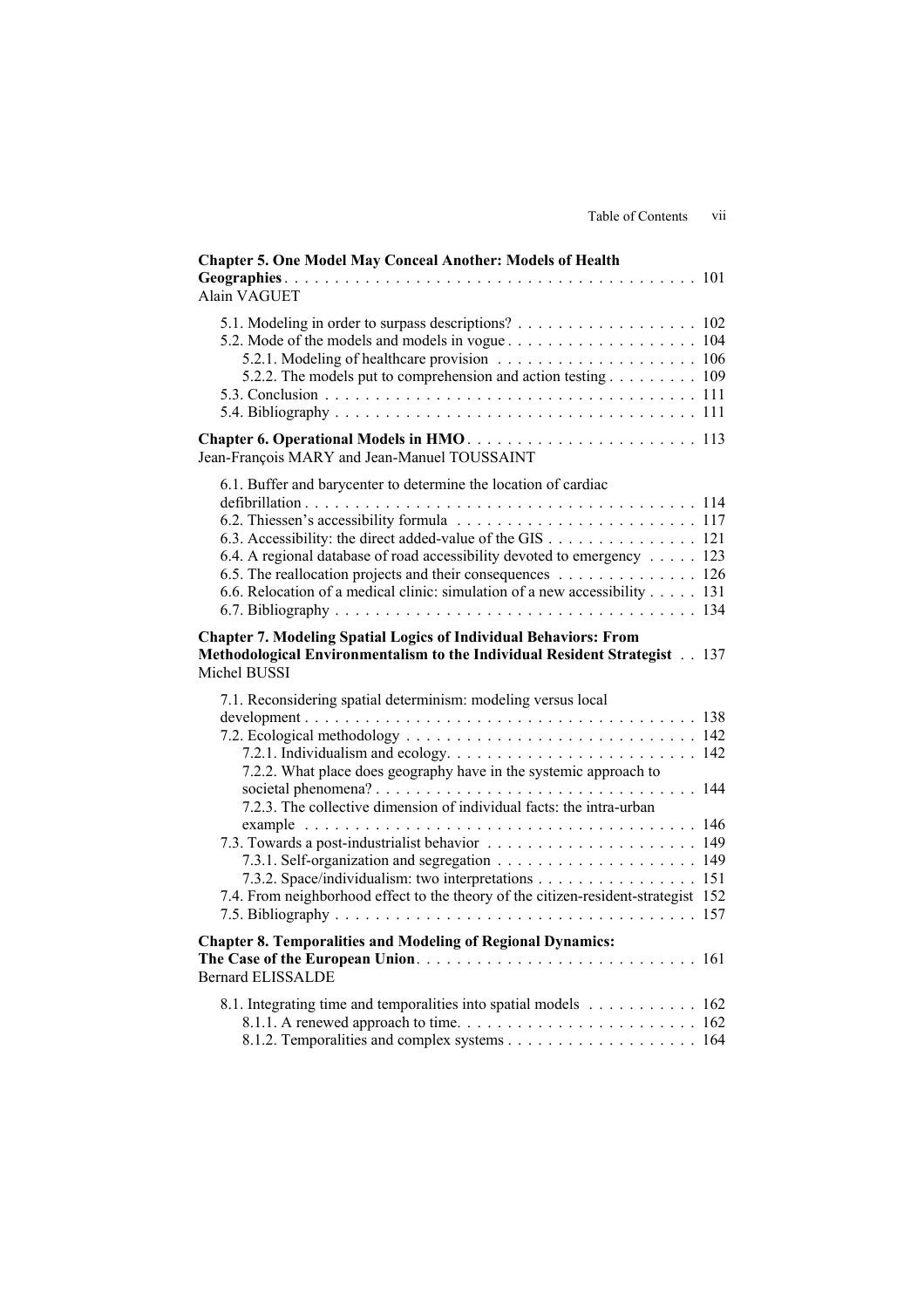## viii The Modeling Process in Geography

| 8.1.3. A necessary introduction of polytemporality into modeling 166<br>8.2. Introduction of complexity theory in the interpretation of regional                                         |  |
|------------------------------------------------------------------------------------------------------------------------------------------------------------------------------------------|--|
| inequalities in Europe $\ldots \ldots \ldots \ldots \ldots \ldots \ldots \ldots \ldots \ldots \ldots \ldots 168$<br>8.2.1. The European Union: regional convergences or divergences? 172 |  |
| 8.2.3. The evolution of regional inequalities in Europe 175<br>8.2.4. Evaluating the issue of possible catch-up and convergence 180                                                      |  |
| 8.2.5. Hypothesis of the neighborhood effect 184                                                                                                                                         |  |
|                                                                                                                                                                                          |  |
| Chapter 9. Modeling the Watershed as a Complex Spatial System:                                                                                                                           |  |
| Daniel DELAHAYE                                                                                                                                                                          |  |
| 9.1. Shape indices for measuring various forms of a watershed 192                                                                                                                        |  |
|                                                                                                                                                                                          |  |
|                                                                                                                                                                                          |  |
| 9.2.3. Towards a law concerning reach distribution. 197                                                                                                                                  |  |
| 9.3. Synthesis concerning the shape and organization indices. 200                                                                                                                        |  |
|                                                                                                                                                                                          |  |
|                                                                                                                                                                                          |  |
|                                                                                                                                                                                          |  |
| 9.4.3. Applications and the contributions of the cellular automaton 210                                                                                                                  |  |
|                                                                                                                                                                                          |  |
| <b>Chapter 10. Understanding to Measureor Measuring to Understand?</b>                                                                                                                   |  |
| <b>HBDS: Towards a Conceptual Approach for the Geographic Modeling</b>                                                                                                                   |  |
| Thierry SAINT-GERAND                                                                                                                                                                     |  |
| 10.1. A forgotten face of the geographic approach 217                                                                                                                                    |  |
| 10.1.2. The concept in the light of the technique: "collisions" and                                                                                                                      |  |
|                                                                                                                                                                                          |  |
| 10.1.3. The conceptual modeling of the geographic phenomena: a                                                                                                                           |  |
| 10.1.4. The GIS: a special spatial information system 223                                                                                                                                |  |
| 10.1.5. The geographic object: logic makes the entity 225                                                                                                                                |  |
| 10.2. Formalizing a spatial reasoning in databases 226                                                                                                                                   |  |
| 10.2.1. Operational structures for the geographic modeling of the                                                                                                                        |  |
| 10.2.2. Preliminary research into the data structuring methods: a                                                                                                                        |  |
|                                                                                                                                                                                          |  |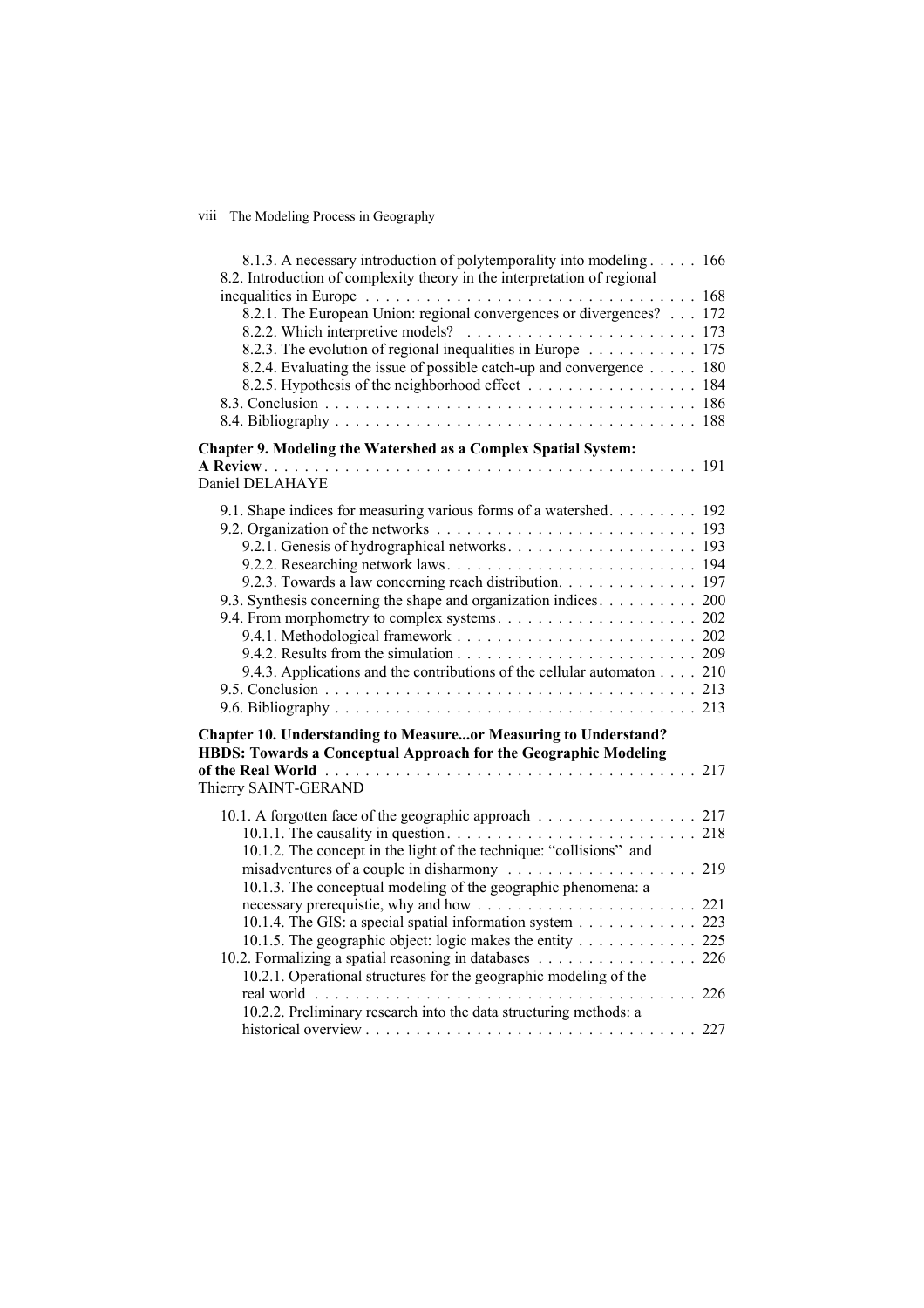| 10.2.3. A methodology adapted to research: hypergraphic modeling                                |  |
|-------------------------------------------------------------------------------------------------|--|
| 10.2.4. Spatial concepts and planar law for a hyper(geo)graphic                                 |  |
|                                                                                                 |  |
| 10.3. Example of thematic application: the industrial risks at Notre-                           |  |
|                                                                                                 |  |
| 10.3.1. Identifying the specific and central concepts 248                                       |  |
|                                                                                                 |  |
|                                                                                                 |  |
|                                                                                                 |  |
|                                                                                                 |  |
|                                                                                                 |  |
| Patrice LANGLOIS                                                                                |  |
|                                                                                                 |  |
| 11.2. The systemic paradigm: from the combinatorial to emergence. 260                           |  |
|                                                                                                 |  |
| 11.2.2. The whole is greater than the sum of its parts. $\dots \dots \dots \dots \dots$ 262     |  |
| 11.2.3. The whole is less than the sum of its parts $\dots \dots \dots \dots \dots \dots$ 262   |  |
| 11.2.4. The whole as a structure of its components 263                                          |  |
| 11.2.5. The whole as an emergence of its parts $\dots \dots \dots \dots \dots \dots \dots$ 266  |  |
| 11.3. Moving towards a more formalized definition of the notion of                              |  |
|                                                                                                 |  |
|                                                                                                 |  |
|                                                                                                 |  |
|                                                                                                 |  |
| 11.3.5. A formal definition of a spatial system $\dots \dots \dots \dots \dots \dots \dots 274$ |  |
|                                                                                                 |  |
|                                                                                                 |  |
| Chapter 12. Cellular Automata for Modeling Spatial Systems 277<br>Patrice LANGLOIS              |  |
|                                                                                                 |  |
| 12.1. The concept of the automaton and its modeling. 277                                        |  |
|                                                                                                 |  |
| 12.3. The concept of the finite state automaton 279                                             |  |
|                                                                                                 |  |
|                                                                                                 |  |
|                                                                                                 |  |
| 12.3.5. Threshold automata, window automata 283                                                 |  |
| 12.3.6. The automaton and the stochastic process. 284                                           |  |
|                                                                                                 |  |
|                                                                                                 |  |
|                                                                                                 |  |
| 12.4.3. The formal definition of a cellular automaton 287                                       |  |
|                                                                                                 |  |